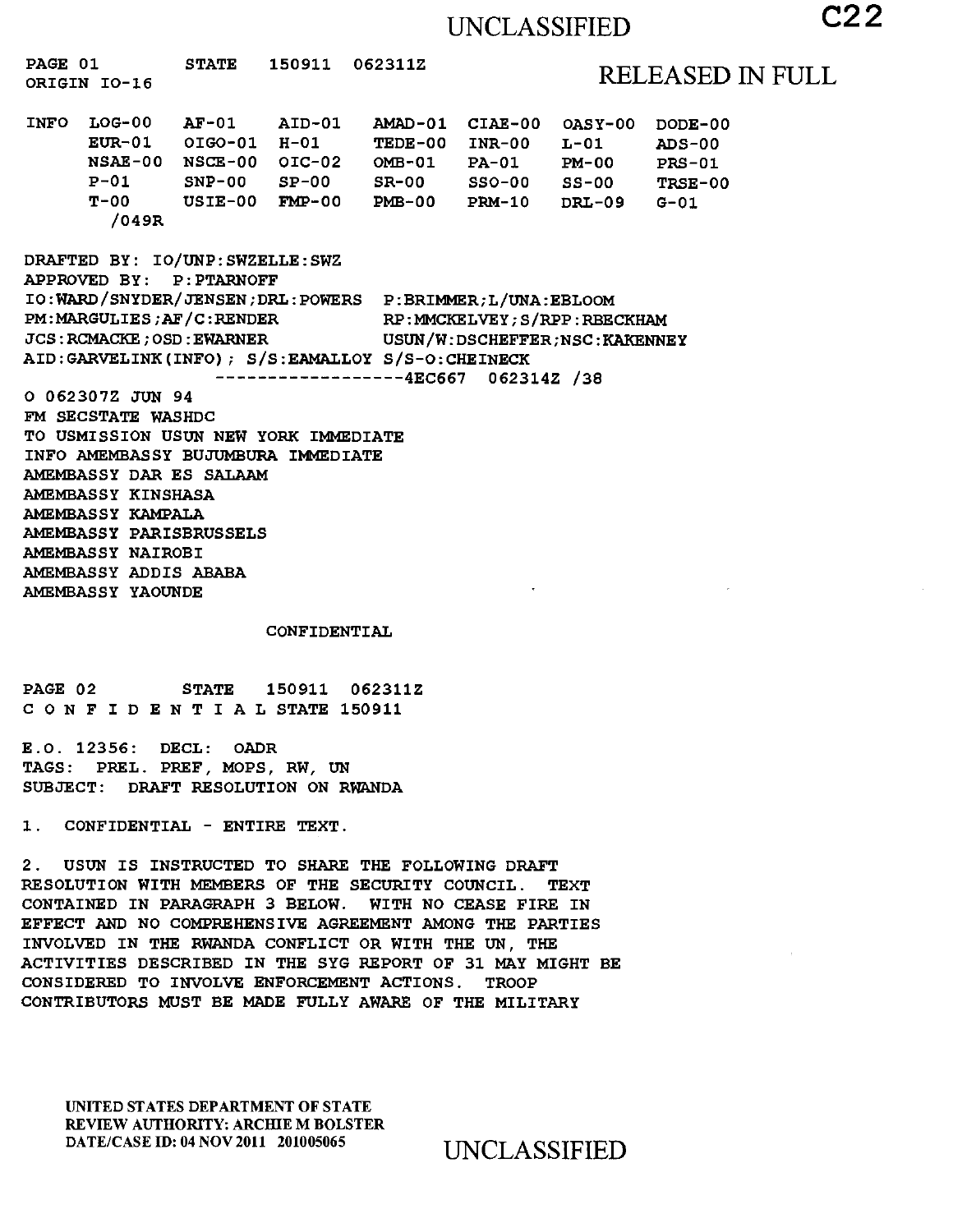**MISSION AND THE ANTICIPATED ENVIRONMENT. FURTHER, UNAMIR MILITARY MUST BE PROVIDED WITH THE EQUIPMENT AND RULES OF** UNCLASSIFIED **ENGAGEMENT TO EXECUTE SUCCESSFULLY THE ASSIGNED MISSION TO**  DEFEND THEMSELVES AND TO PROVIDE BASIC PROTECTION **FOR THREATENED PERSONS AND SECURITY FOR THE DELIVERY OF HUMANITARIAN RELIEF. THESE POINTS SHOULD BE INCORPORATED INTO THE EXPLANATION OF VOTE.** 

**3. BEGIN TEXT. THE SECURITY COUNCIL.** 

**REAFFIRMING ALL ITS PREVIOUS RESOLUTIONS ON THE SITUATION IN RWANDA, IN PARTICULAR ITS RESOLUTION 918 (1994) OF 17 MAY 1994 WHICH EXPANDED THE MANDATE OF THE UNITED NATIONS ASSISTANCE MISSION FOR RWANDA (UNAMIR) AND AUTHORIZED AN EXPANSION IN UNAMIR.S FORCE LEVEL,** 

#### **CONFIDENTIAL**

**PAGE 03 STATE 150911 062311Z RECALLING THE STATEMENT MADE BY THE PRESIDENT OF THE COUNCIL ON 3 MAY 1994 (S/PRST/1994/22) WHICH DEALT WITH IMPROVING THE CAPACITY OF THE UNITED NATIONS FOR PEACE-KEEPING. AND BEARING IN MIND THE FACTORS ENUMERATED THEREIN,** 

**HAVING CONSIDERED THE REPORT OF THE SECRETARY-GENERAL DATED 31 MAY 1994 (S/1994/640),** 

**NOTING WITH CONCERN THAT TO DATE, THE PARTIES HAVE NOT CEASED HOSTILITIES, AGREED TO A CEASEFIRE OR BROUGHT AN END TO THE VIOLENCE AND CARNAGE ENGULFING RWANDA,** 

**REITERATING ITS CONDEMNATION OF THE SYSTEMATIC KILLING OF THOUSANDS OF CIVILIANS IN RWANDA,** 

**EXPRESSING ITS OUTRAGE THAT THE PERPETRATORS OF THESE KILLINGS HAVE BEEN ABLE TO OPERATE AND CONTINUE OPERATING WITHIN RWANDA WITH IMPUNITY,** 

**UNDERSCORING THAT THE INTERNAL DISPLACEMENT OF SOME 1.5 MILLION RWANDANS FACING STARVATION AND DISEASE AND THE MASSIVE EXODUS OF REFUGEES TO NEIGHBORING COUNTRIES CONSTITUTE A HUMANITARIAN CRISIS OF ENORMOUS PROPORTIONS,** 

**RECALLING IN THIS CONTEXT THAT THE KILLING OF MEMBERS OF AN ETHNIC GROUP WITH THE INTENTION OF DESTROYING SUCH A GROUP, IN WHOLE OR IN PART, CONSTITUTES A CRIME PUNISHABLE UNDER INTERNATIONAL LAW,**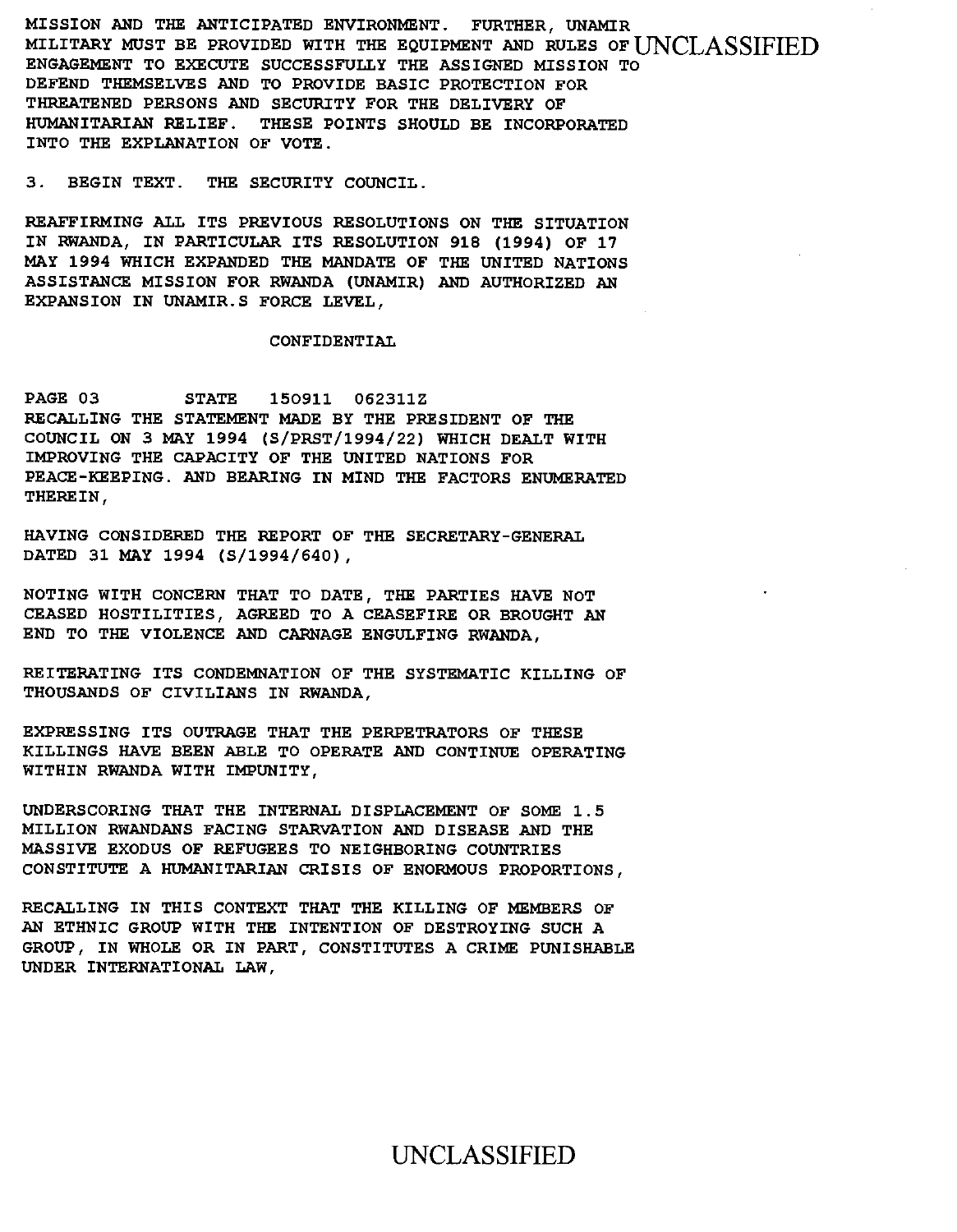PAGE 04 STATE 150911 062311Z THE PEACEFUL RESOLUTION OF THE CONFLICT IN RWANDA AND THE NECESSITY FOR ALL PARTIES TO RECOMMIT THEMSELVES TO ITS FULL IMPLEMENTATION,

COMMENDING THE EFFORTS OF NEIGHBORING COUNTRIES FOR THE HOSPITALITY THEY HAVE SHOWN TO REFUGEES FLEEING RWANDA,

COMMENDING ALSO THOSE COUNTRIES WHICH HAVE MADE EMERGENCY AID AVAILABLE TO HELP ALLEVIATE THE SUFFERING OF THE RWANDAN PEOPLE AND THOSE COUNTRIES WHICH HAVE CONTRIBUTED TROOPS AND LOGISTICAL SUPPORT TO UNAMIR, AND REITERATING

THE URGENT NEED FOR COORDINATED INTERNATIONAL ACTION TO CONTINUE SUCH EFFORTS AND TO HELP RESTORE PEACE IN RWANDA,

WELCOMING THE COOPERATION BETWEEN THE UNITED NATIONS AND THE ORGANIZATION OF AFRICAN UNITY (OAU) AS WELL AS WITH COUNTRIES OF THE REGION, ESPECIALLY THE FACILITATOR OF THE ARUSHA PEACE PROCESS,

WELCOMING THE VISIT OF THE UN HIG COMMISSIONER FOR HUMAN RIGHTS TO RWANDA AND TO THE REGION;

WELCOMING ALSO RESOLUTION S/S/1994/1 OF MAY 25 ADOPTED BY THE UNITED NATIONS COMMISSION ON HUMAN RIGHTS SITTING IN SPECIAL SESSION, WHICH REQUESTED THE APFOINTMENT OF A SPECIAL RAPPORTEUR TO INVESTIGATE THE HUMAN RIGHTS SITUATION IN RWANDA AND CALLED FOR THE SPECIAL RAPPORTEUR, ASSISTED BY A TEAM OF HUMAN RIGHTS FIELD OFFICERS, TO ACT IN CLOSE COOPERATION WITH UNAMIR AND OTHER UNITED NATIONS AGENCIES AND PROGRAMMES OPERATING IN RWANDA; CONFIDENTIAL

PAGE 05 STATE 150911 062311Z

REAFFIRMING ITS COMMITMENT TO THE UNITY AND TERRITORIAL INTEGRITY OF RWANDA,

STRESSING THAT THE PEOPLE OF RWANDA BEAR THE PRIMARY RESPONSIBILITY FOR NATIONAL RECONCILIATION AND RECONSTRUCTION OF THEIR COUNTRY,

1. ENDORSES THE SECRETARY-GENERAL'S PROPOSAL. CONTAINED IN PARAGRAPHS 19-26 OF HIS REPORT OF 31 MAY 1994, TO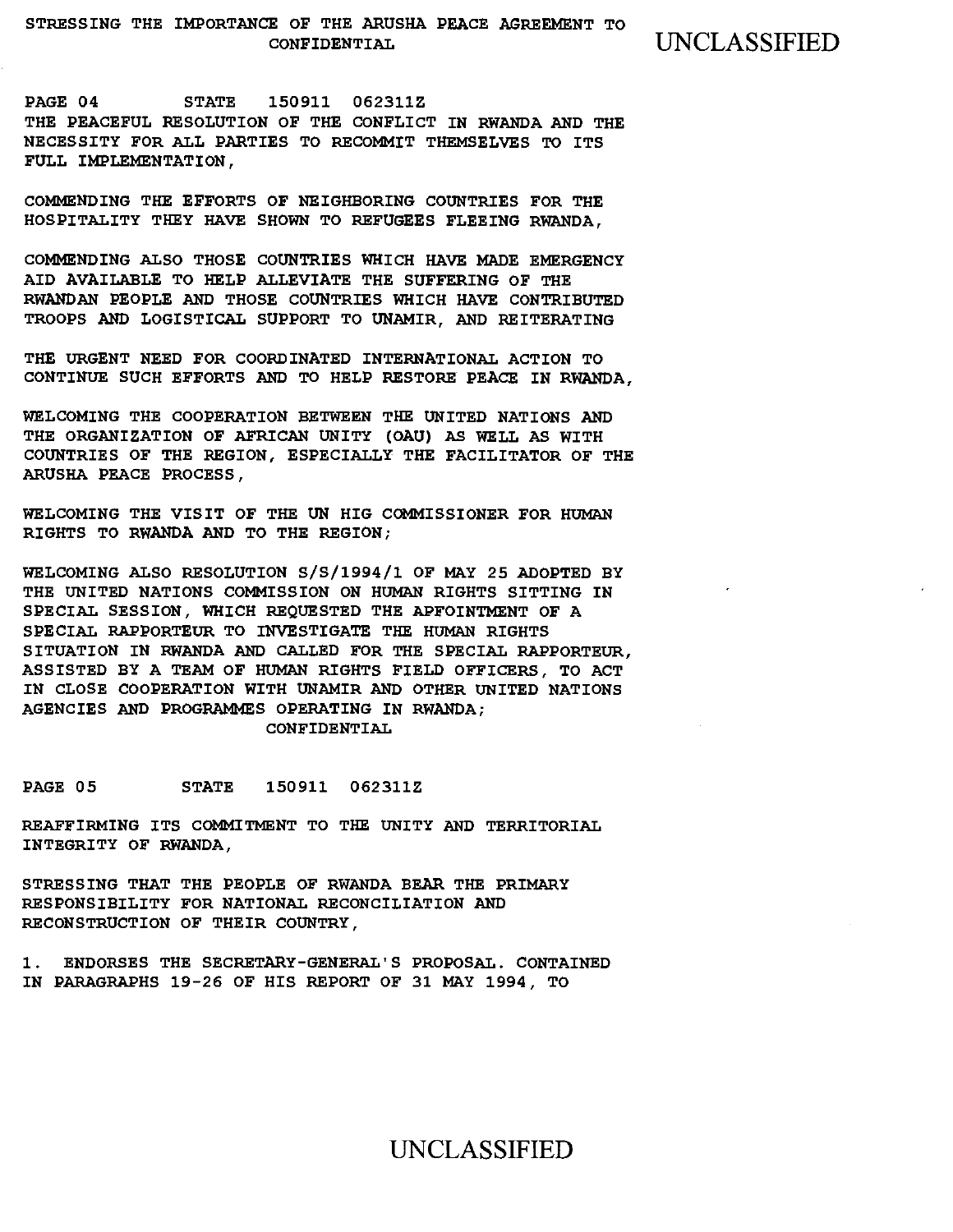DEPLOY THE FIRST AND SECOND PHASES OF UNAMIR IN CLOSE SYNCHRONIZATION; UNCLASSIFIED

2. DECIDES TO EXTEND THE MANDATE OF UNAMIR UNTIL 6 DECEMBER 1994, WITH THE PROVISO THAT THE SECRETARY GENERAL WILL SUBMIT A REPORT BY 8 AUGUST FOR SECURITY COUNCIL REVIEW OF THE PROGRESS OF UNAMIR'S MILITARY MISSION, PROGRESS TOWARD A CEASEFIRE AND POLITICAL RECONCILIATION THE SAFETY OF THOSE POPULATIONS AT RISK, AND THE HUMANITARIAN SITUATION;

3. REQUESTS THE SECRETARY GENERAL TO REPORT ALSO ON VARIOUS DEVELOPMENTS AS DETAILED IN PARAGRAPH 2 OF THIS RESOLUTION IN GOOD TIME BEFORE THE EXPIRATION OF UNAMIR'S CURRENT MANDATE;

4. RECALLING PARAGRAPH 3 OF RESOLUTION 918 (1994) AND PARAGRAPH 18 OF THE THE SECRETARY GENERAL'S REPORT OF 31 MAY 1994, DECIDES THAT, WITHIN THE LIMITS OF AVAILABLE

RESOURCES, THE MANDATE OF THE MILITARY COMPONENT OF UNAMIR CONFIDENTIAL

PAGE 06 STATE 150911 062311Z WILL BE A) TO CONTRIBUTE TO THE SECURITY AND PROTECTION OF DISPLACED PERSONS, REFUGEES AND CIVILIANS AT RISK IN RWANDA, INCLUDING THROUGH THE ESTABLISHMENT AND MAINTENANCE. WHERE FEASIBLE, OF SECURE HUMANITARIAN AREAS AND B) TO PROVIDE SECURITY FOR THE DISTRIBUTION OF RELIEF " SUPPLIES AND HUMANITARIAN RELIEF OPERATIONS;

5. REAFFIRMS THE CONTINUING MANDATE OF THE POLITICAL COMPONENT OF UNAMIR TO ACT AS AN INTERMEDIARY BETWEEN THE PARTIES IN AN ATTEMPT TO SECURE THEIR AGREEMENT TO A CEASE-FIRE.

6. WELCOMES THE ASSURANCES OF BOTH PARTIES TO COOPERATE WITH UNAMIR IN CARRYING OUT ITS MANDATE, RECOGNIZES THAT THOSE ASSURANCES ARE ESSENTIAL TO THE MANDATE'S IMPLEMENTATIONS, AND DEMANDS THAT BOTH PARTIES ADHERE TO THOSE ASSURANCES;

7. REAFFIRMS THAT, CONSISTENT WITH PARAGRAPH 4 OF RESOLUTION 918 (1994), UNAMIR MAY BE REQUIRED TO TAKE ACTION IN SELF-DEFENSE INCLUDING RESISTING ATTEMPTS BY FORCEFUL MEANS TO PREVENT IT FROM DISCHARGING DUTIES SUCH AS CONTRIBUTING TO THE SECURITY OF DISPLACED PERSONS, REFUGEES AND CIVILIANS AT RISK IN RWANDA, UNITED NATIONS AND OTHER HUMANITARIAN PERSONNEL, AND HELPING PROTECT THE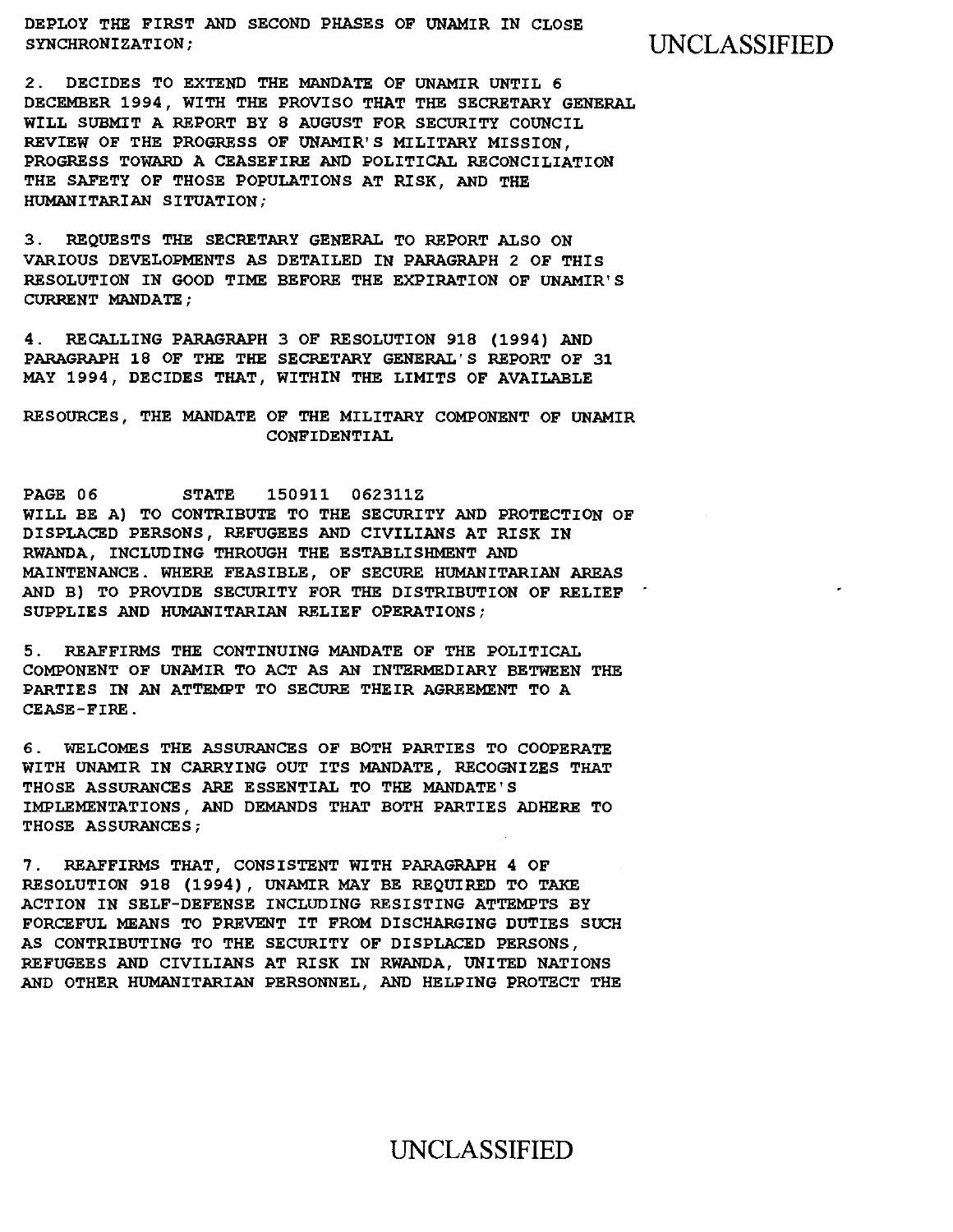MEANS OF DELIVERY AND DISTRIBUTION OF HUMANITARIAN RELIEF. UNCLASSIFIED AND THUS BE ADEQUATELY EQUIPPED AND PROVIDED THE RULES OF ENGAGEMENT TO DO SO;

8. NOTES THAT THERE IS NO INTENTION TO HAVE UNAMIR ASSUME THE ROLE OF A BUFFER FORCE BETWEEN THE TWO PARTIES OR TO CONFIDENTIAL

PAGE 07 STATE 150911 062311Z TAKE MILITARY ACTION TO COMPEL THE TWO PARTIES TO END THEIR FIGHTING;

9. AFFIRMS THE COUNCIL'S EXPECTATION THAT, FOLLOWING THE WITHDRAWAL OF THE UN MILITARY COMPONENT' THE INTERNATIONAL COMMUNITY WILL MAINTAIN ITS COMMITMENT TO ASSIST THE RWANDAN PEOPLE THROUGH THE WORK OF THE UN AGENCIES. NONGOVERNMENTAL AGENCIES AND OTHER ENTITIES AND NOTES THAT UNAMIR'S EXPANDED MILITARY COMPONENT WILL REMAIN IN RWANDA ONLY AS LONG AS IT IS NEEDED TO PROVIDE BASIC SECURITY TO POPULATIONS AT RISK AND SECURITY FOR THE DELIVERY OF HUMANITARIAN RELIEF TO THEM IN RWANDA;

10. DEMANDS THAT ALL PARTIES TO THE CONFLICT CEASE HOSTILITIES, AGREE TO A CEASEFIRE AND IMMEDIATELY TAKE STEPS TO BRING AN END TO SYSTEMATIC KILLINGS IN AREAS

UNDER THEIR CONTROL;

11. DEMANDS FURTHER THAT ALL PARTIES CEASE FORTHWITH ANY INCITEMENT, ESPECIALLY THROUGH THE MASS MEDIA, TO VIOLENCE OR ETHNIC HATRED;

12. REAFFIRMS THE OBLIGATION OF ALL STATES TO IMPLEMENT FULLY THE PROVISIONS OF PARAGRAPH 13 OF RESOLUTION 918 (1994) ON THE SALE TO RWANDA OF ARMS RELATED MATERIEL;

13. URGES MEMBER STATES TO RESPOND PROMPTLY TO THE SECRETARY GENERAL'S REQUEST FOR RESOURCES, INCLUDING LOGISTICAL SUPPORT CAPABILITY FOR RAPID DEPLOYMENT OF ADDITIONAL UNAMIR FORCES;

CONFIDENTIAL

PAGE 08 STATE 150911 062311Z

14. REQUESTS UNAMIR TO FACILITATE, WHERE POSSIBLE, THE ACTIVITIES OF THE SPECIAL RAPPORTEUR AND THE TEAM OF HUMAN RIGHTS FIELD OFFICERS REQUESTED BY THE UN COMMISSION ON HUMAN RIGHTS AND THE SPECIAL RAPPORTEUR OF THE COMMISSION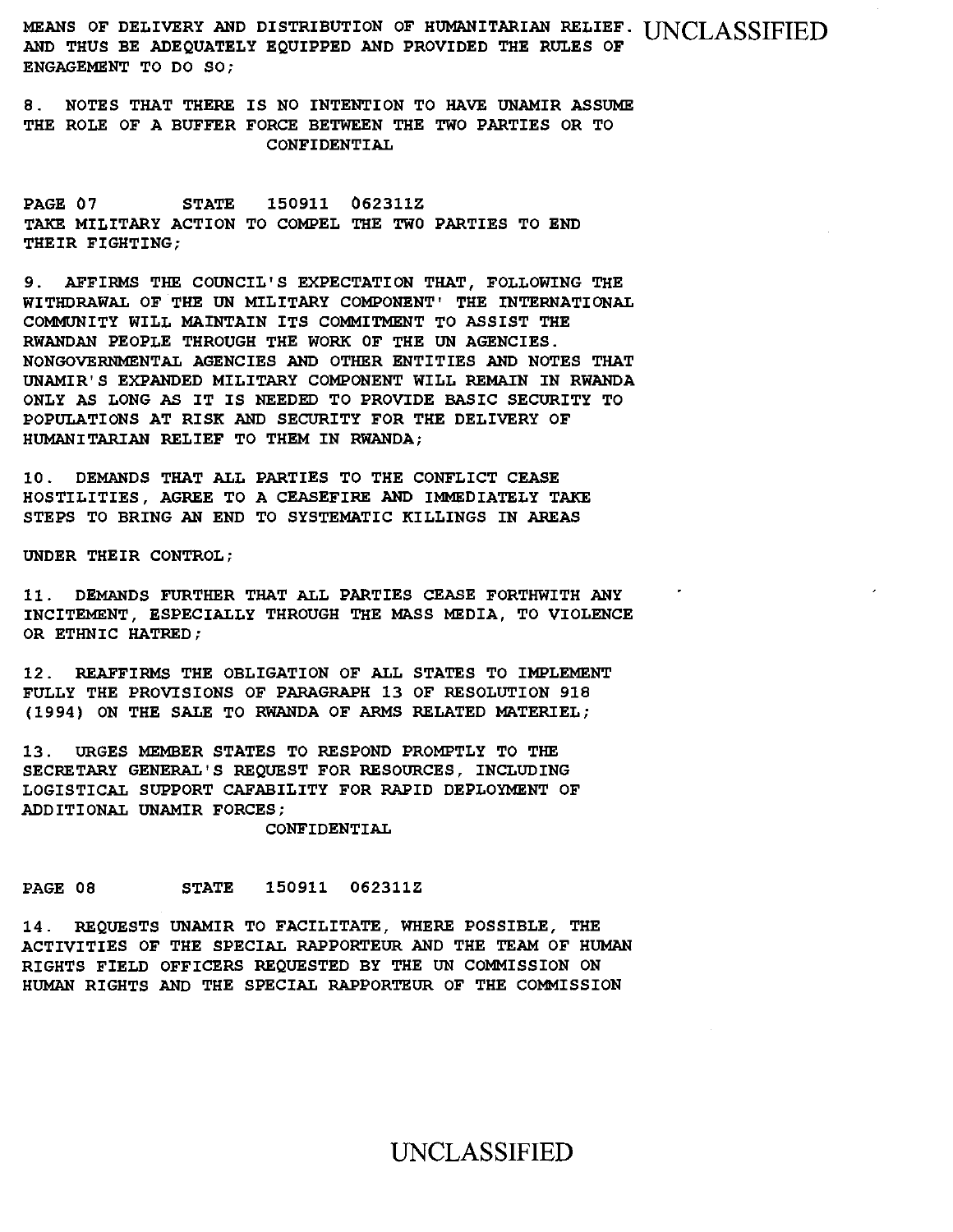**IN THE FURTHERANCE OF THEIR MANDATES AND TO ENLIST THE COOPERATION OF THE PARTIES TO THE CONFLICT WITH THE** UNCLASSIFIED **SPECIAL RAPPORTEUR AND HUMAN RIGHTS FIELD OFFICERS;** 

**15. REQUESTS ALSO THAT UNAMIR DESIGNATE AN OFFICER TO SERVE AS LIAISON WITH THE HIGH COMMISSIONER FOR HUMAN RIGHTS FOR THE PURPOSE OF ENSURING COORDINATION BETWEEN UNAMIR AND THE HIGH COMMISSIONER AND THE SPECIAL RAPPORTEUR FOR RWANDA ESTABLISHED BY THE COMMISSION ON HUMAN RIGHTS, INCLUDING THE SHARING OF INFORMATION FROM GOVERNMENTS, INDIVIDUALS, INTERGOVERNMENTAL AND NON-GOVERNMENTAL ORGANIZATIONS AND UNAMIR ITSELF , ON POSSIBLE VIOLATIONS OF HUMAN RIGHTS AND BREACHES OF INTERNATIONAL HUMANITARIAN LAW;** 

**16. DEMANDS THAT ALL PARTIES IN RWANDA STRICTLY RESPECT THE PERSONS AND PREMISES OF THE UNITED NATIONS AND OTHER ORGANIZATIONS SERVING IN RWANDA, AND REFRAIN FROM ANY ACTS OF INTIMIDATION OR VIOLENCE AGAINST PERSONNEL ENGAGED IN HUMANITARIAN AND PEACE-KEEPING WORK;** 

**17. DECIDES THAT UNAMIR AND OTHER UN PERSONNEL SHALL UNDER NO CIRCUMSTANCES BE DETAINED WHILE PERFORMING THEIR MANDATE IN RWANDA, AND DECIDES FURTHER THAT IF SUCH PERSONS SHOULD BE DETAINED, THEY SHALL BE RELEASED IMMEDIATELY, AND THAT WHILE IN THE CUSTODY OF ANY PARTY TO CONFIDENTIAL** 

**PAGE 09 STATE 150911 062311Z THE CONFLICT SUCH PERSONS SHALL BE PROVIDED ALL PROTECTIONS EQUIVALENT TO THOSE CONTAINED IN THE GENEVA CONVENTION RELATED TO THE TREATMENT OF PRISONERS OF WAR.** 

**PENDING THEIR IMMEDIATE RELEASE AND REPATRIATION TO UN AUTHORITIES;** 

**18. COMMENDS THE EFFORTS OF STATES, UNITED NATIONS AGENCIES, INTERNATIONAL ORGANIZATIONS, AND NON-GOVERNMENTAL ORGANIZATIONS WHICH HAVE PROVIDED HUMANITARIAN AND OTHER ASSISTANCE, ENCOURAGES THEM TO CONTINUE AND INCREASE SUCH ASSISTANCE, AND URGES OTHERS TO PROVIDE SUCH ASSISTANCE;** 

**19. COMMENDS THE TIRELESS EFFORTS OF THE UNAMIR FORCE COMMANDER TO PREVENT MORE INNOCENT LIVES FROM BEING LOST, AND TO BRING ABOUT A CEASE FIRE BETWEEN THE PARTIES;** 

**20. INVITES THE SECRETARY GENERAL AND HIS SPECIAL REPRESENTATIVE, IN COORDINATION WITH THE OAU AND COUNTRIES**